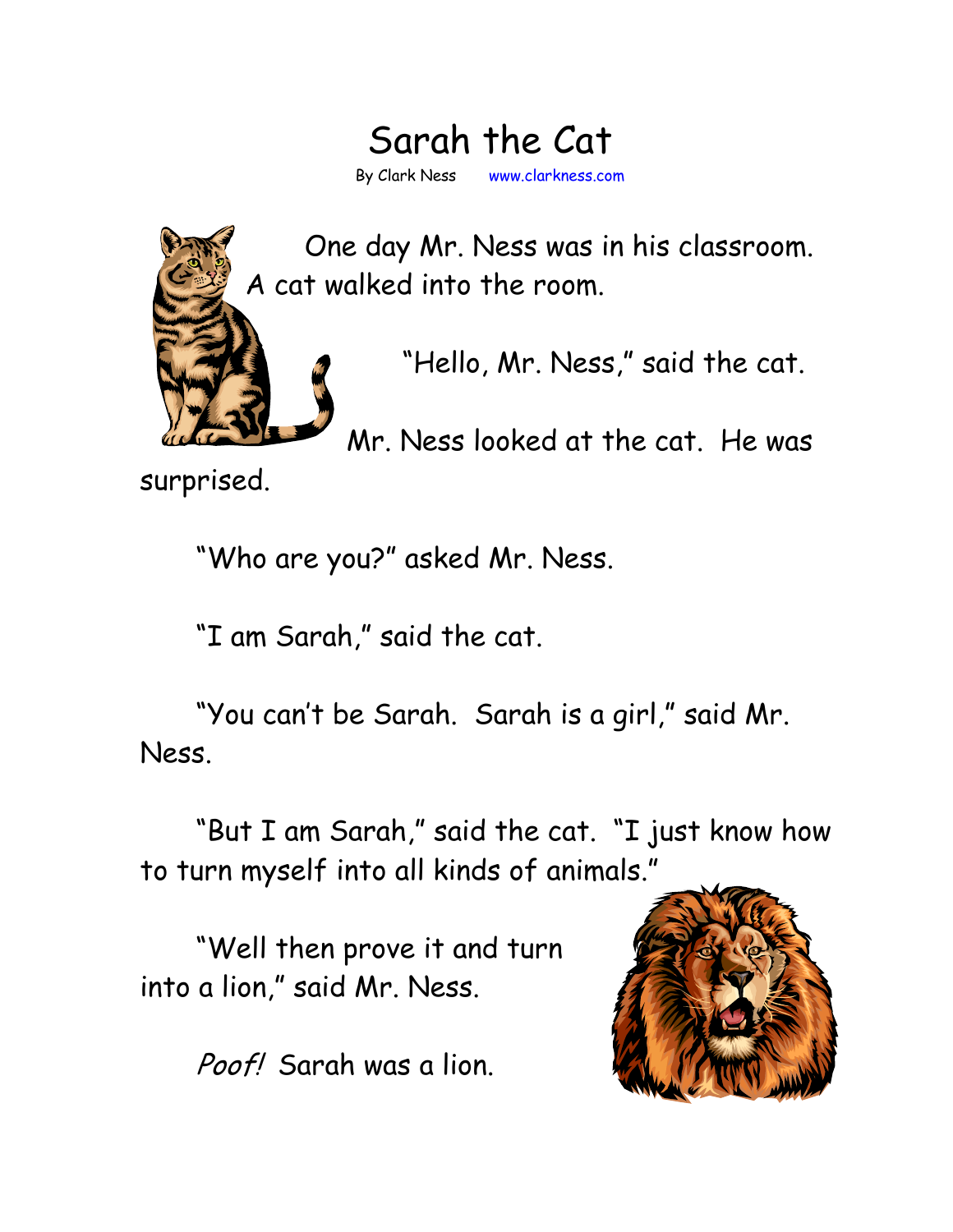"Don't eat me," said Mr. Ness when the lion looked at him.

"I am not going to eat you," said Sarah the lion with a laugh.

Poof! Sarah was a cat again.

"What do you do when you are a cat?" asked Mr. Ness.



"I do all kinds of things," said Sarah.



"I like to go fishing. Fish are fun to catch."

"Sometimes I climb up in trees."

"How do you get down?" asked Mr. Ness.

"Most of the time I just jump," said the cat. "One time a fire fighter came and got me down."

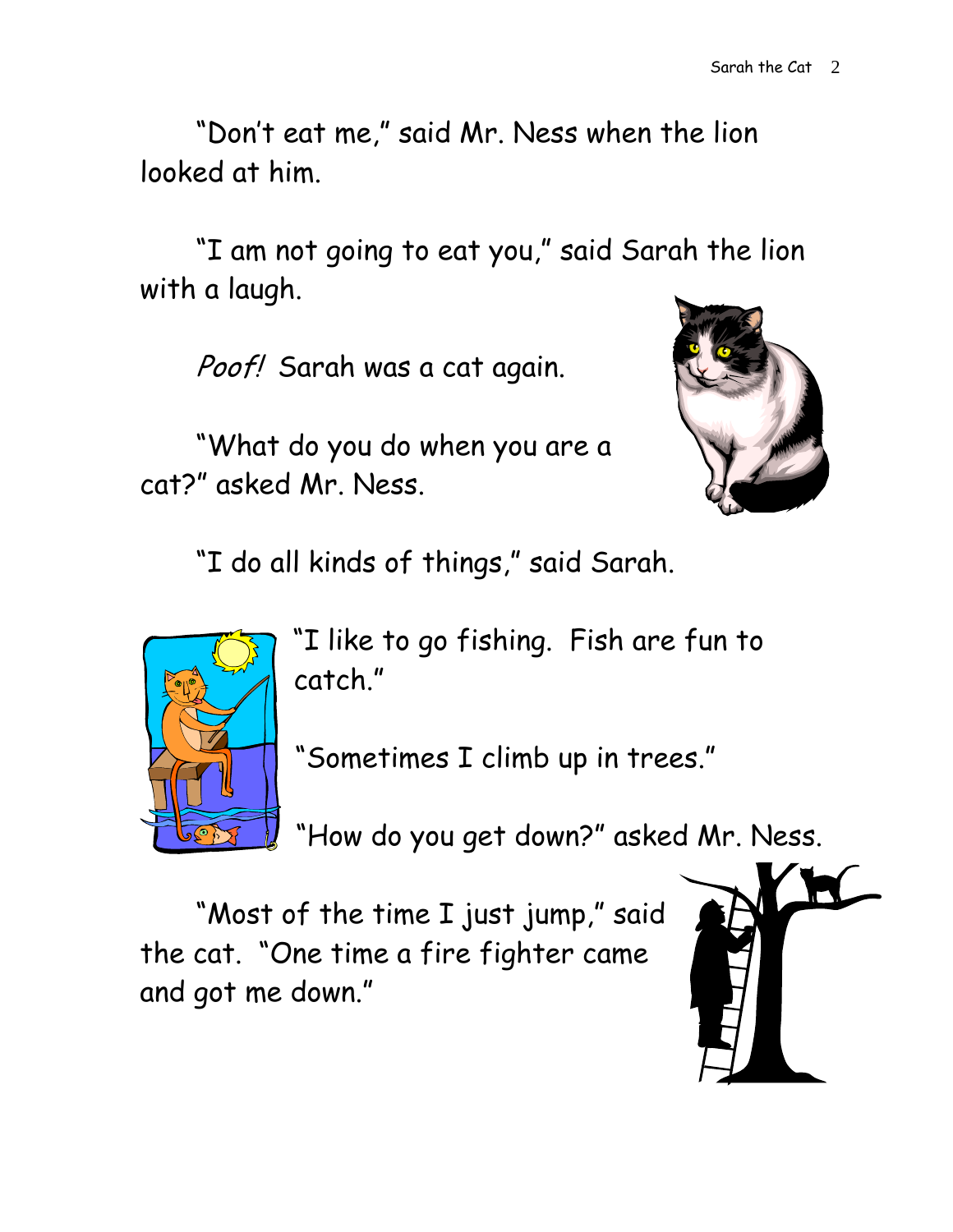

"I also like to play with string when I am a cat," said Sarah.

"I sometimes even like to drink milk."



"One time I was a space cat," she said.



"I went out into space. After that I got a lot of mail."

"I read my mail everyday," said the cat.



"I even got a letter from President Bush."

"I am glad you like being a cat," said Mr. Ness.

"It is a lot of fun," said Sarah.



Poof! Sarah was a girl again.

Sarah liked being a cat and liked being a girl.